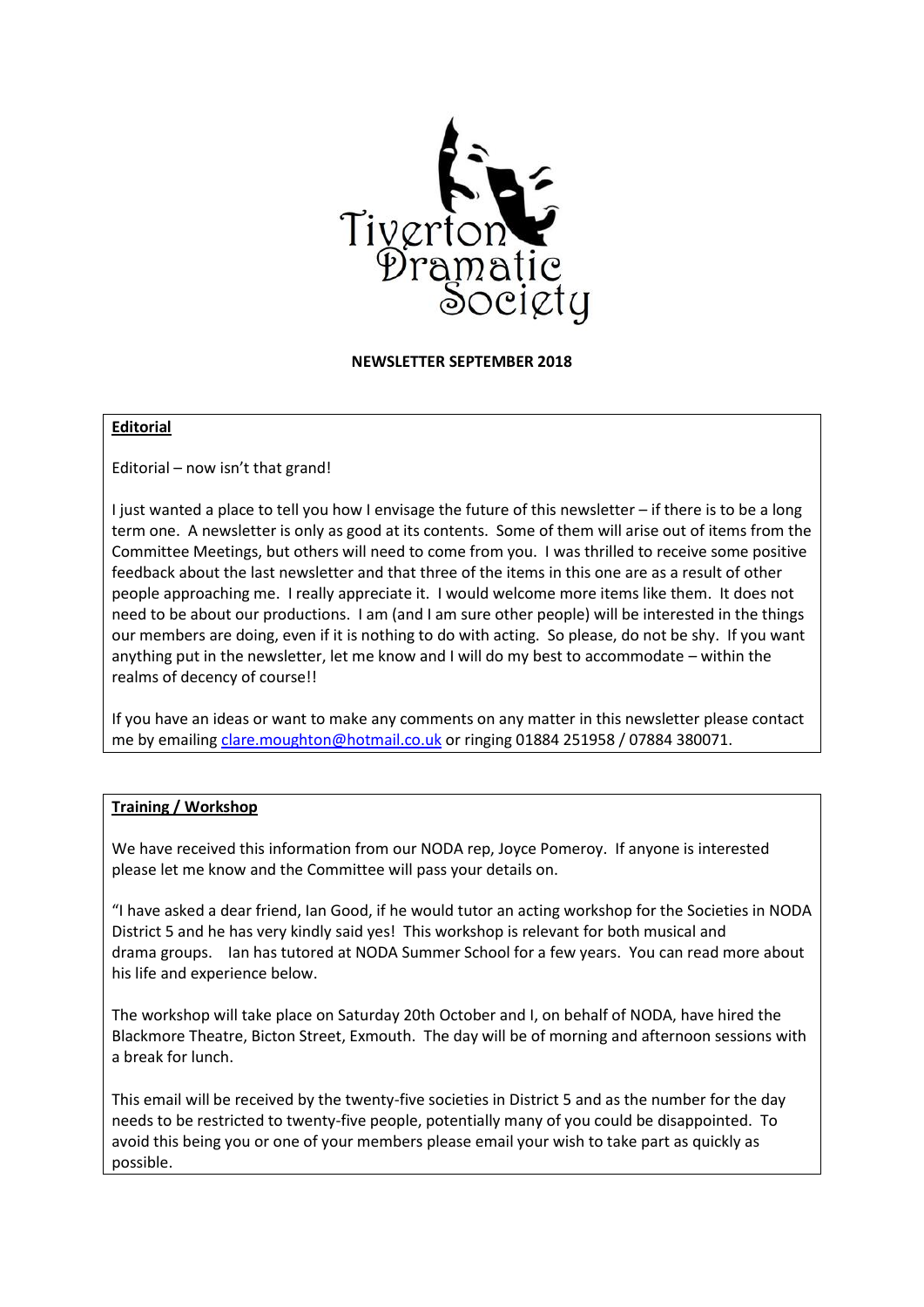Further information for those who would like to take part will follow. I am anticipating the cost will be a maximum of £20 per person. Tea and coffee will be included. This workshop is for those who are eighteen years old and over.

I look forward to hearing from you soon."

## Ian Good

Joyce has given us extensive details of Ian's directing experience – running into a couple of pages! Needless to say it is impressive and he has won a number of awards. "He has an extensive performing career that spans thirty years performing everything from Shakespeare to Sondheim in theatre, pantomime, radio, television and film".

If you want further details please let me know and I will forward you the full information she sent to us.



## **Crediton Operatic and Dramatic Society**

One of our members, Cathy Lamb, was very impressed when she came to see our last production – "A Bunch of Amateurs". So much so that she suggested it to CODS (Crediton Operatic Society) as a future production and they will be performing it From Wednesday 24th October until Sat 27th October. Cathy will be performing in it and Alison is loaning them some of her fantastic costumes.

I know she would be very pleased if anyone wants to go and see it. And CODS do put on a very good show.

# **We Really Do Need You**

One of the hardest and most under-appreciated jobs during each play is publicity. It is such an important job as eventually we will have to wind up if we cannot attract an audience in to see our productions. Every year we look around for a publicity officer and there are rarely any takers. So until someone volunteers (either on or off the committee) we all need to play a part.

We need to start handing out posters for "Blackadder" shortly and we are looking for anyone who can give some time to taking out posters to shops in Tiverton and surrounding villages and asking them if they will display them for us. Graham Sessions has very kindly agreed to cover Cullompton. Any offers would be appreciated, whether you would be good at organising the whole thing,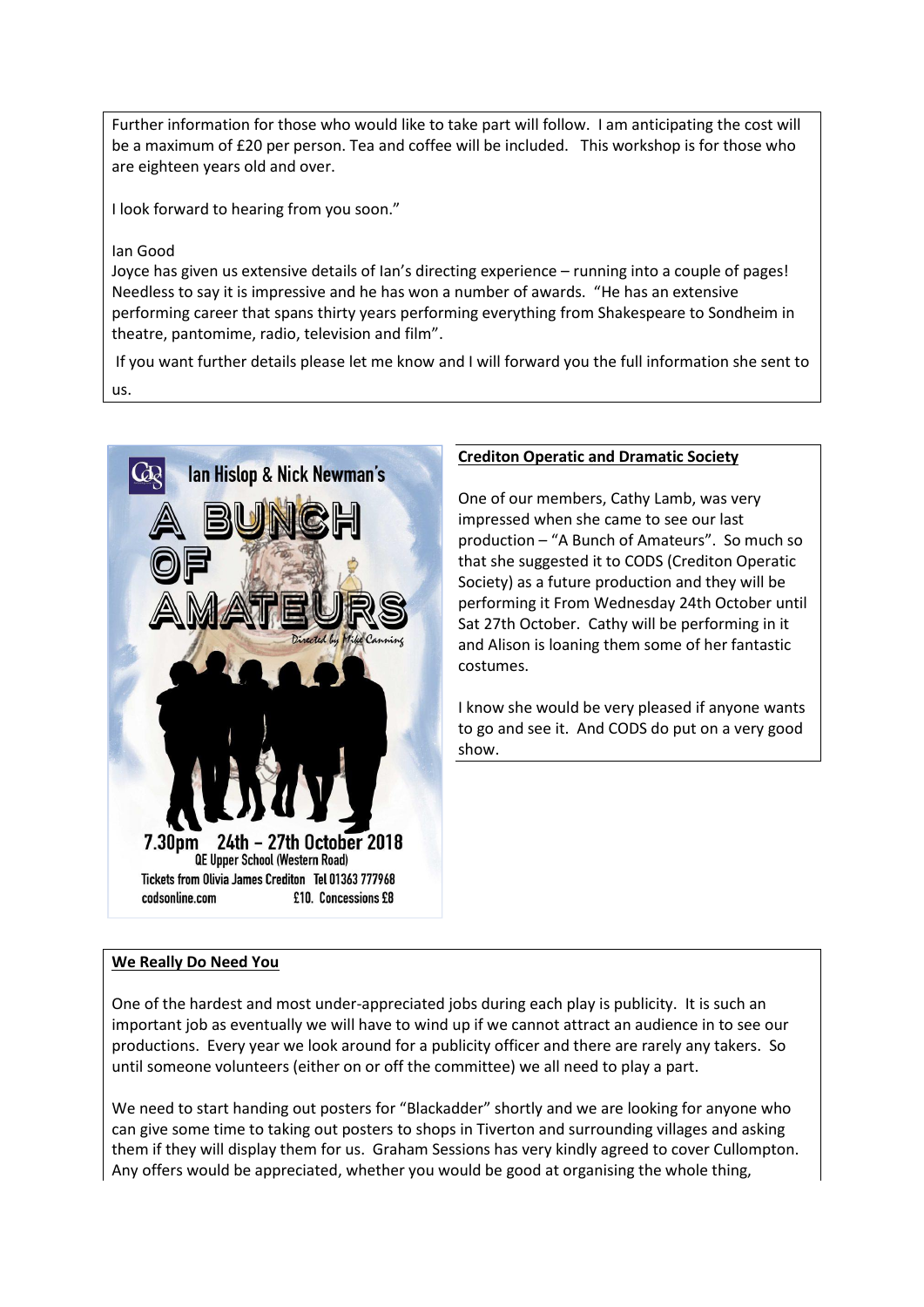whether you would be happy to cover any particular villages or areas of Tiverton or whether you have any contacts with the media we can use for future productions. It would be fantastic if any of you were able to commit to a particular area on a regular basis so that the Committee knew we could always send out a few posters to you each time there is a play on. For example, I usually send a poster to someone I know in a local town to display in her front window – every little helps.

If you are able to anything, no matter how small, please contact me and I will ensure the right person gets to know about it.

## **"Votes for Women" Exhibition at Killerton House**



Martin Mogford initially made me aware of this as both Vickie Mogford and Alison Harris have been involved. Not only is this yet another important event to be commemorated, but as Tiverton Dramatic Society has been mentioned during the production they have inadvertently promoted our group too. They have been performing regularly since July and the event runs until 3<sup>rd</sup> November 2018. Apparently Alison had done similar productions before and asked Vickie to get involved, along with another lady from the Bradninch Players

Alison kindly provided me with this additional information:

"The National Trust at Killerton House is commemorating the centenary of women getting the vote by 10 minute dramatisations of the speeches and correspondence made by the women who lived at Killerton House and who campaigned on opposite sides of the argument. These included Gertrude and Charles Acland, Mrs Somervill and Mr Roberts (all of whom were

anti- Suffragists) and Eleanor Acland, who was a Suffragist – not forgetting a response from Christabel Pankhurst!

Both Vickie and Alison have been performing as Mrs Somervill and Gertrude Acland respectively though out the summer. There is also an exhibition of paintings on loan from the National Portrait Gallery – well worth a visit.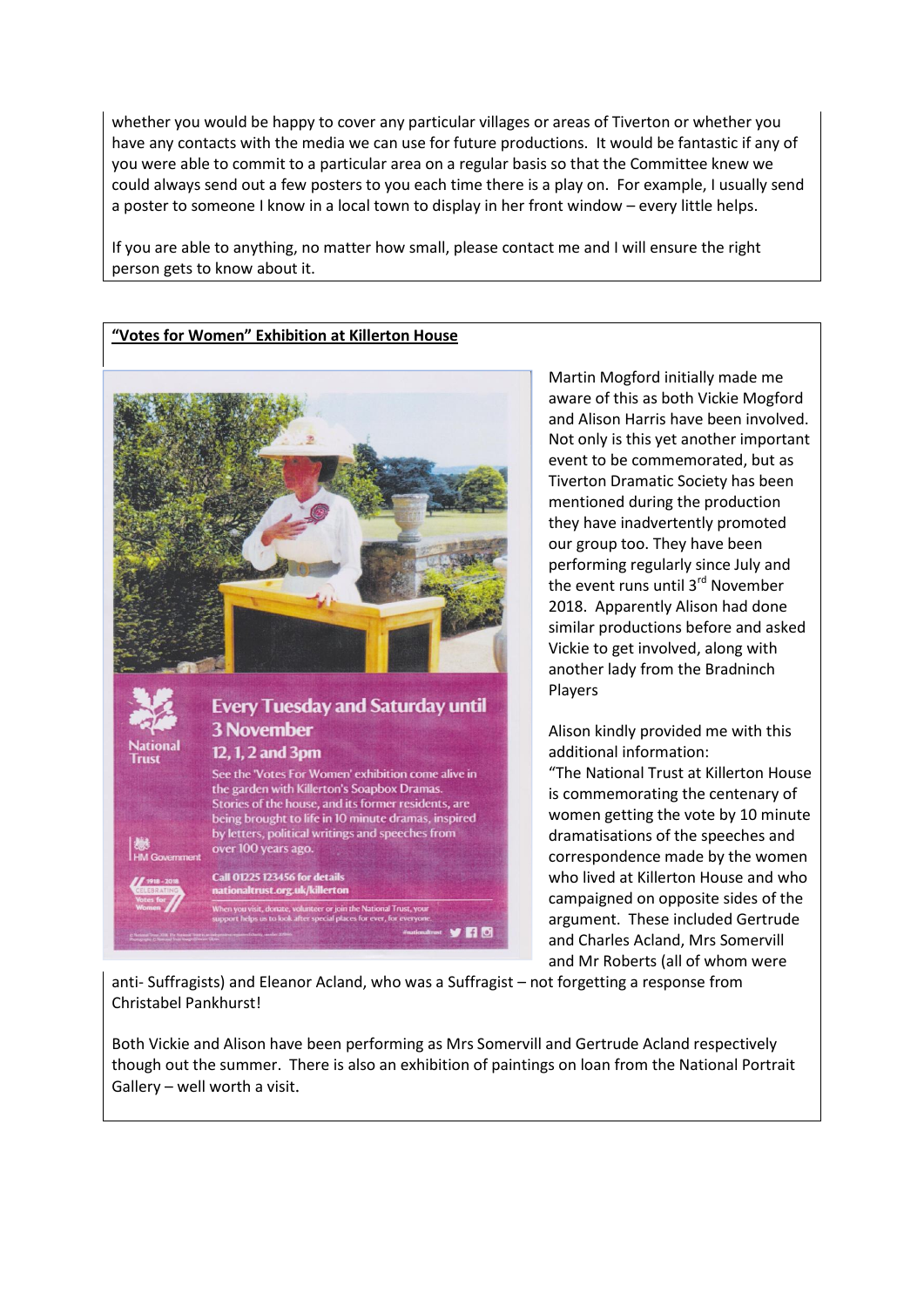You can catch either the Anti-Suffragist vs Suffragist or Suffragist vs Suffragette debated being brought to life by various local actresses / actors at 12 noon, 1pm, 2pm and 3 pm every Tuesday and Saturday and some Fridays and Sundays until Saturday 3rd November – please see their website for details. "



## **More Training**

I was recently approached by Susannah Billeter of ActionStage Arts. Some of you may know her from Cullompton Allsorts. She is a qualified drama teacher and has offered to put on a course for us if we are interested. There will be a cost attached to it so we want to know if there is any interest in putting one on.

Susannah has made the following suggestions for Performance Art Training

- \* Brechtian theatre
- \* Stanislavski and the use of emotion
- \* Edward Gordon Craig How the arts generally can influence and shape performance
- \* Jerry Grotowski performing in a space, using a minimum of props
- \* The use of mime in performance
- \* How dance can steer the movements of our characters
- \* Exploring our voices
- \* Relaxation
- \* Developing the role of the Shakesperian character

She is more than happy to consider any other ideas if we have them. If you are interested at all please contact me using one of the ways detailed above.

## **Review**

I remember watching the "Wipers Times" by Ian Hislop and Nick Newman (who also wrote "A Bunch of Amateurs" on TV, possibly a couple of years ago and really enjoyed it – it made me think without feeling bludgeoned. Martin Mogford contacted me to submit the following:

"As you are aware, The Wipers times recently visited the Northcott Theatre in Exeter. Vickie, Martin and James went to see this offering from the writers of A Bunch of Amateurs. Wipers Times was absolutely brilliant, the set was very clever depicting WW1 trenches and bunker area (probably suitable for Blackadder!). The story involves the development of a trench newspaper that pokes fun